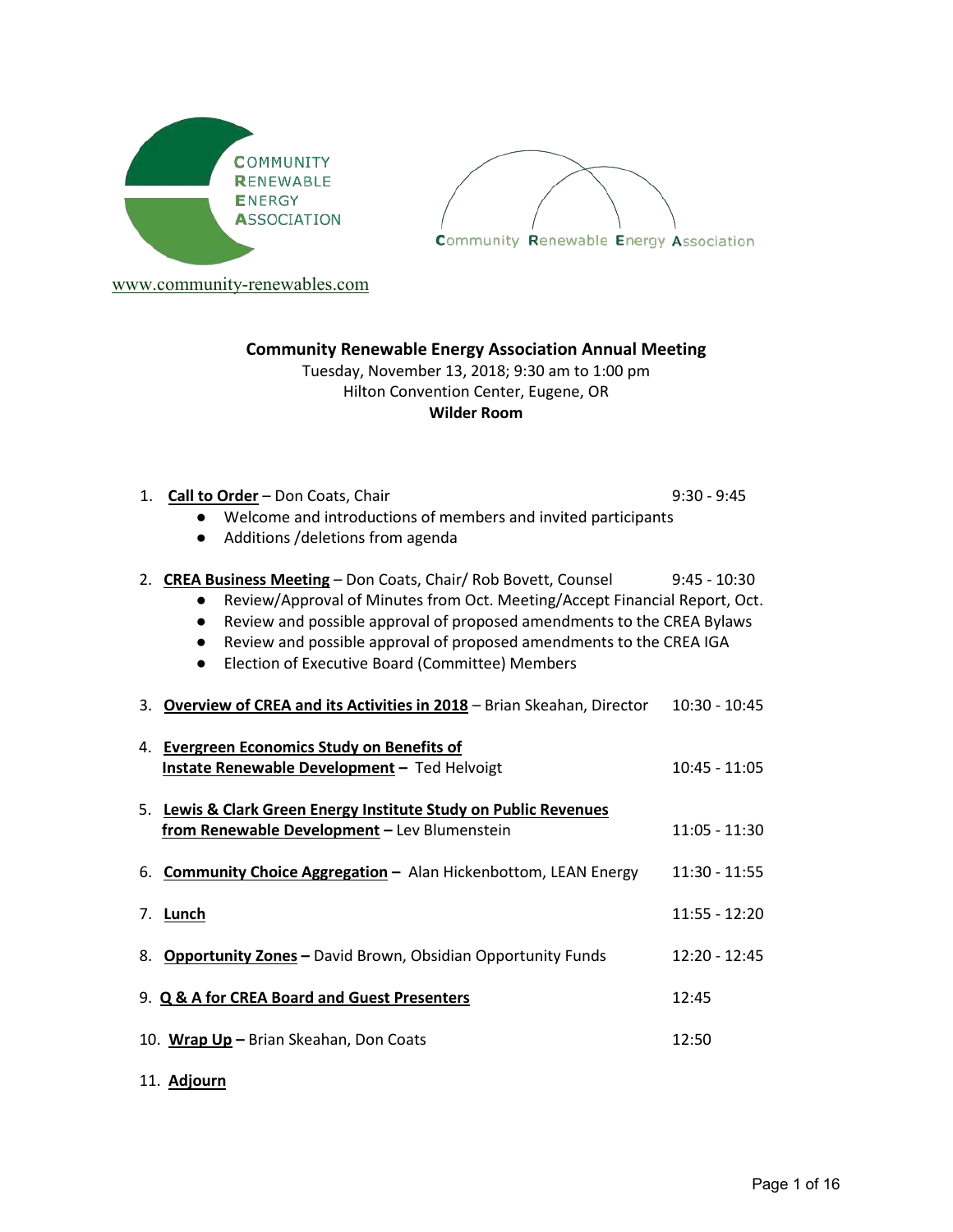This page intentionally blank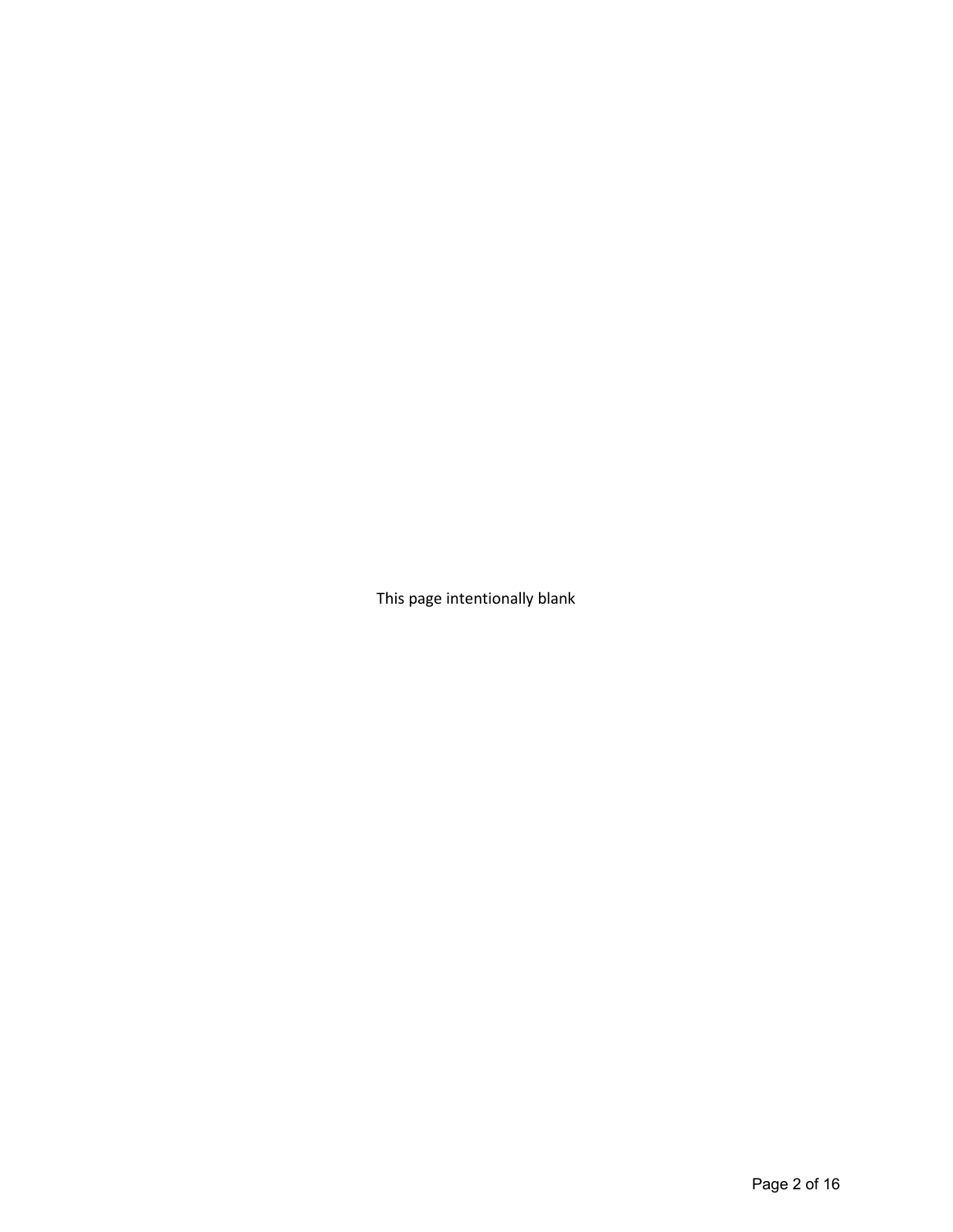





| DATE:           | <b>NOVEMBER 13, 2018</b>              |
|-----------------|---------------------------------------|
| TO:             | <b>CREA MEMBERSHIP</b>                |
| <b>FROM:</b>    | <b>ROB BOVETT, CREA LEGAL COUNSEL</b> |
| <b>SUBJECT:</b> | PROPOSED AMENDMENTS TO CREA BYLAWS    |
|                 |                                       |

**ISSUE:** Whether the CREA Bylaws should be updated and amended as provided in the attached proposal referred to the CREA Membership by the CREA Executive Board.

**BACKGROUND:** The CREA Bylaws are in need of a number of updates and clarifications to conform the Bylaws to the manner in which CREA actually operates, as well as making additional changes to clarify CREA processes and authorities. CREA Legal Counsel and the CREA Executive Director presented the CREA Executive Board with first draft proposed revisions to the CREA Bylaws, which were extensively discussed by the CREA Executive Board at its meeting on Friday, October 12, 2018. The CREA Executive Board recommended some changes to the draft, which have been incorporated into the updated draft attached to this Memo.

**ATTACHMENT:** Proposed amendments to the CREA Bylaws are attached. NOTE: Language in **boldfaced type** in an amended section is new; language *[italic and bracketed]* is existing language to be omitted. New sections are in **boldfaced type**.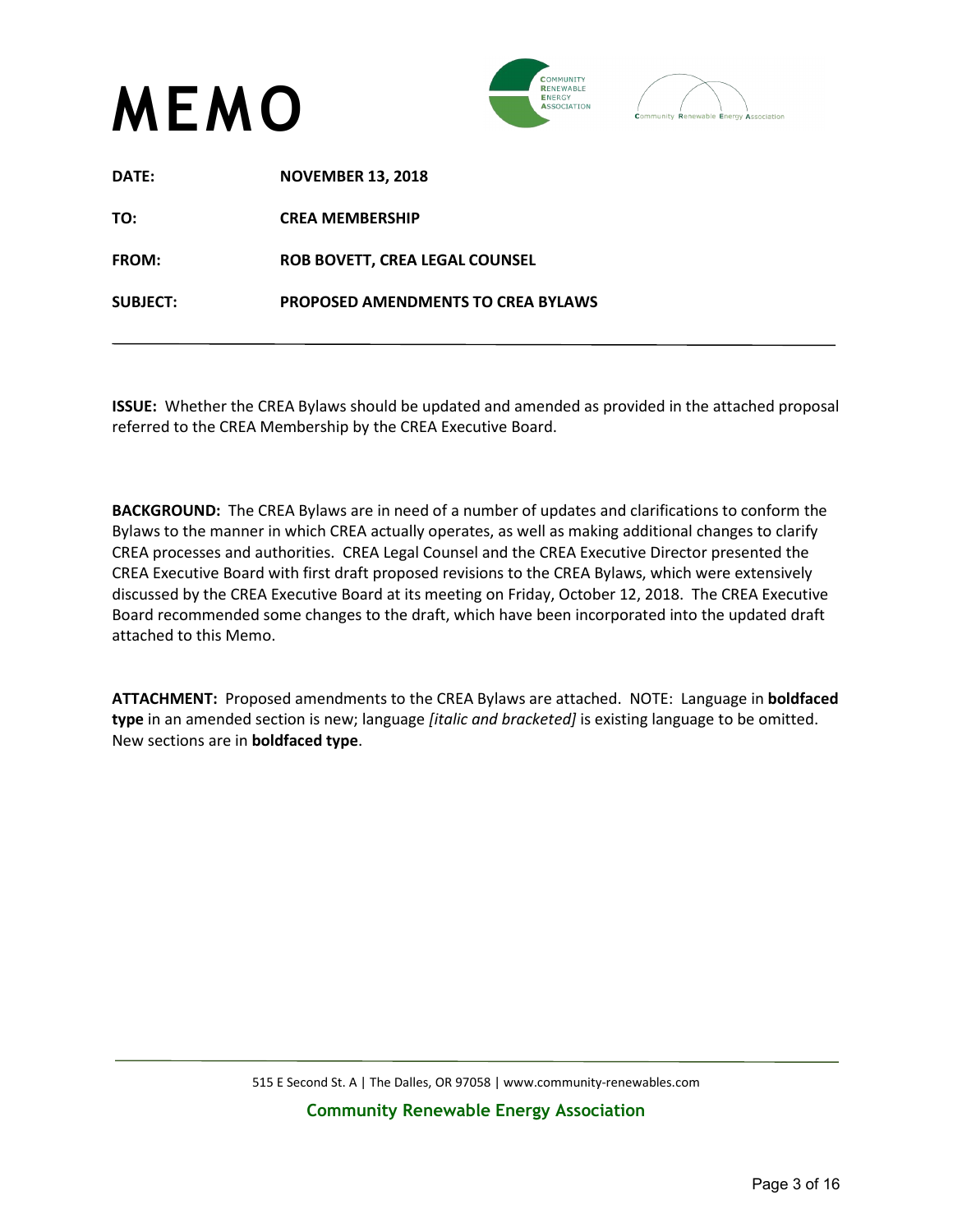#### BYLAWS

#### of **the**

#### COMMUNITY RENEWABLE ENERGY ASSOCIATION (CREA)

### ARTICLE I

#### PURPOSE

 The primary purpose of COMMUNITY RENEWABLE ENERGY ASSOCI-ATION shall be:

#### **a. To support creating business and economic opportunities through renewable energy development in a competitive environment. We support use of free enterprise principles to create economically and environmentally responsible electric generation within the State of Oregon.**

*[a]* **b**. To promote, foster and advance, through cooperative action**,** *[of community based]* **the** renewable energy industry of the State served by the Association, the economic application and public understanding of *[community based]* renewable energy.

*[b]* **c**. To provide cooperation and liaison with other persons, organizations and institutions having an interest in community based renewable energy.

*[c]* **d.** To cooperate in and contribute towards the enhancement of widespread understanding of the various applications of community renewable energy through public and professional activities.

*[d]* **e.** To engage in any lawful activity that will enhance the efficient and economic progress of community based renewable energy industry and inform the public of its scope and character, such as, but not limited to, collecting and disseminating market and trade statistics and other useful information; to carry on and assist in research investigations and experiments; to conduct conferences and produce publications, and to conduct trade promotion activities.

*[e]* **f.** To voluntarily extend aid or assistance, financial or otherwise, and to cooperate with such private or governmental bodies, corporations, associations, institutions, societies, agencies or persons as are now or may hereafter be engaged in whole or in part in furtherance of the objectives and purposes herein named.

*[f]* **g. To** act as intervener spokesperson and lobbyist at PUC and legislative hearings and other public forums.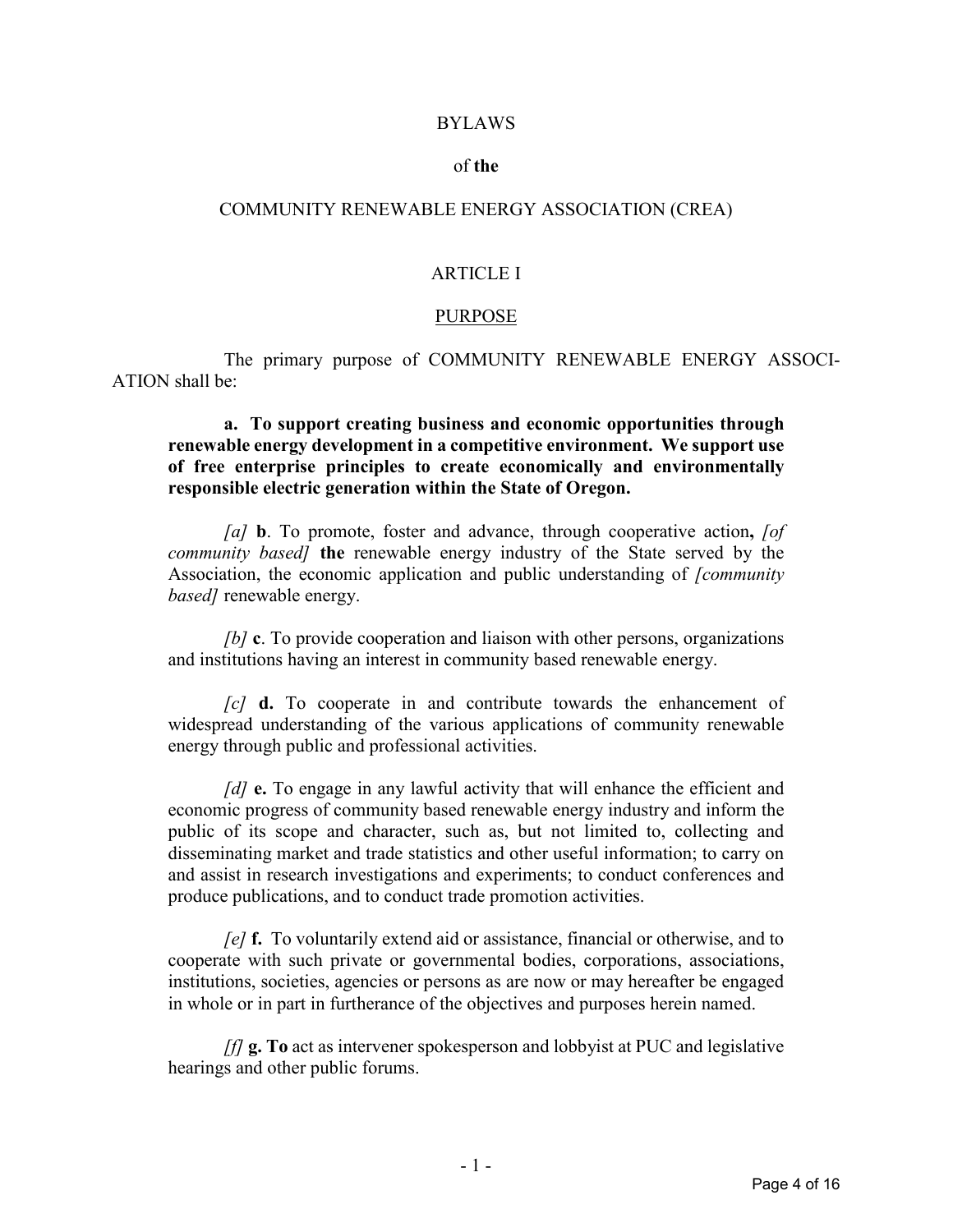*[g]* **h**. **To** provide technical support for member communities engaged in activities with commercial renewable energy projects in the form of tax incentive assistance, siting support, assistance with transmission issues, and other support for members as appropriate.

#### ARTICLE II

#### MEMBERSHIP

Section 1. Regular Members. The eligible membership of CREA shall be any unit of local government as defined in ORS Chapter 190, including counties, cities, districts, or other public corporations, commissions, authority, or entities organized and existing under statute, city or county charter. It is anticipated that the initial agreement, signed by two counties, creating CREA will be signed by other local governmental units, which shall join from time-to-time and be included by approval of the then existing members.

 Section 2. Ex Officio Members. In addition to the membership made up of units of local government, CREA invites non-government organizations and private businesses to join as ex officio members. Although such entities would not have a vote as Board **of Directors** members, they are welcome to attend meetings, belong to committees, participate in programs which further the mission of CREA, and work towards accomplishment of common goals of both organizations. All ex officio members must be approved by the Executive *[Board]* **Committee** of CREA at the time application for membership is submitted.

 *[Section 3. Sponsorship Members. In recognition of special sponsorship participation in CREA, the Executive Board may create special Sponsorship Ex Officio Membership positions on CREA's Board of Directors.]* 

 *[Section 4. Resource Members. In addition to membership of local government and Ex Officio Members, a third category of CREA membership is created to allow participation by government and non-government members who by organization or belief are in support of the goals of CREA however are not in a position to support CREA efforts as intervener spokesperson and lobbyist at PUC and legislative hearings and other public forums. Resource Members shall not participate in CREA activities in PUC intervention activities or Local, State or Federal energy policy activities.]* 

## ARTICLE III

#### BOARD OF DIRECTORS **AND EXECUTIVE COMMITTEE**

 Section 1. Powers. The powers of CREA shall be vested in its Board of Directors, which shall consist of one (1) Board **of Directors** Member appointed from each of the participating Member units of local government.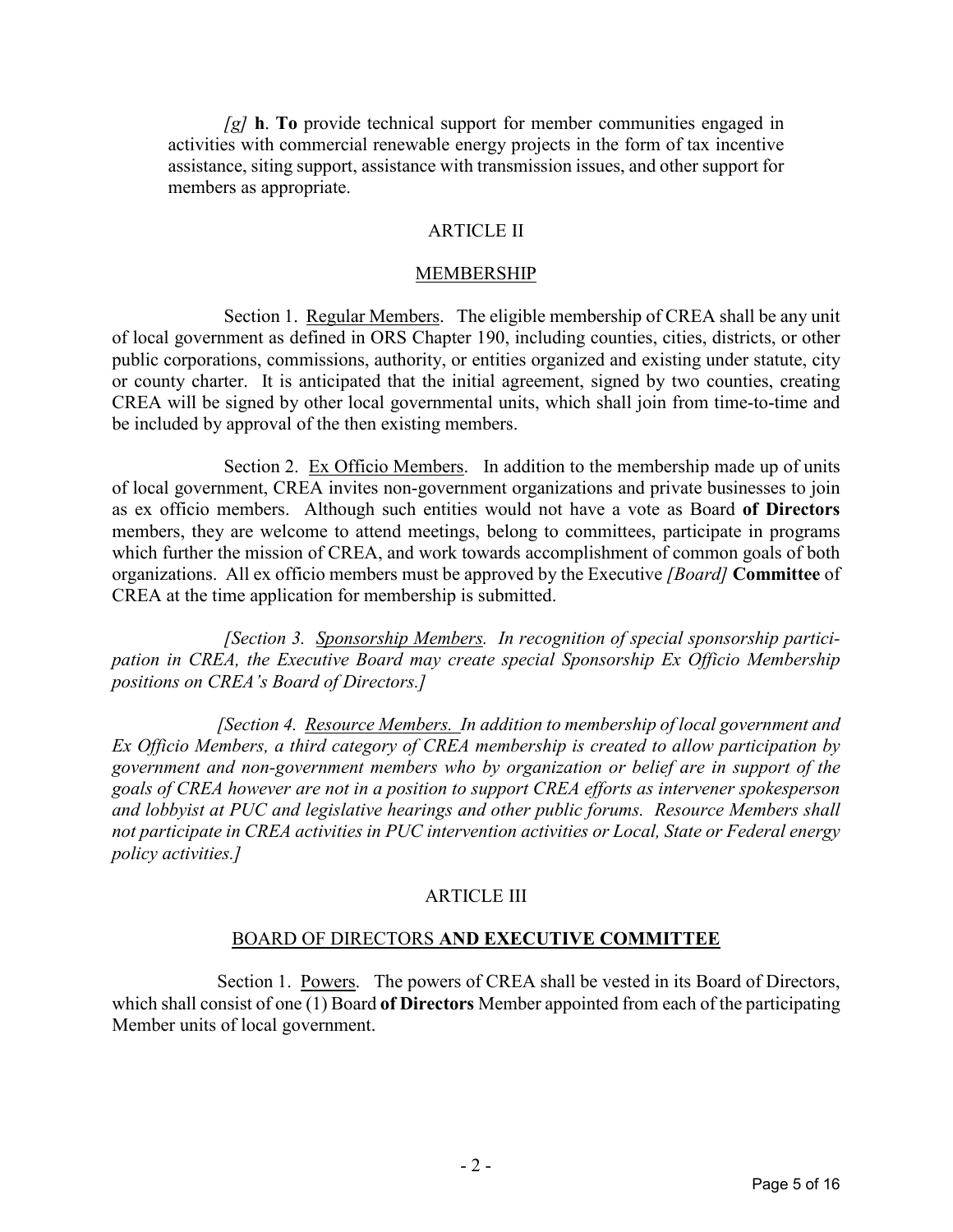Section 2. Term. The term of office of the Directors shall be two (2) years, commencing on January 1<sup>st</sup> of each calendar year or as soon thereafter as practicable. Any past Director shall be eligible for reappointment by the Member which he or she represents.

 Section 3. Executive *[Board]* **Committee**. The Board of Directors shall, at each annual meeting vote for an Executive *[Board]* **Committee**, which shall consist of seven (7) *[Board]* members, four (4) of whom must be elected from amongst the Board of Directors and three (3) of whom may be elected from the Ex Officio Members. **The Board of Directors may also elect alternates for each of the Executive Committee positions. Alternates may serve on the Executive Committee at any meeting of the Executive Committee in which the person primarily appointed is unable to attend. The Board of Directors may also delegate to the Executive Committee the duty of filling one or more alternate positions on the Executive Committee.** The Executive *[Board]* **Committee** shall be responsible for *[all]* policy decisions *[and the day-to-day operation of the association]* **delegated to them by the Board of Directors**. In order to have staggered terms, on the first election two (2) Executive *[Board]* **Committee** Members elected from amongst the Board of Directors shall serve for two year terms and two (2) Members shall serve for one year terms. Likewise, on the first election, one (1) Executive *[Board]* **Committee** Member who may be elected from the Ex Officio Members shall be elected for a one year term and two (2) members shall be elected for two year terms. Thereafter, all Executive Committee elections shall be for two year terms. **The Executive Committee shall select, from among their own members, a Chair, Vice-Chair, and Treasurer. The Chair of the Executive Committee shall also serve as the Chair of the Board of Directors**[BS1]**.** 

 Section 4. *[Officers]* **Staff**. The Executive Committee shall be responsible for *[electing the officers of the association, which shall consist of a Chair/Executive Director, a Vice Chair/Assistant Director, and a Secretary-Treasurer. It shall not be a requirement that officers be elected exclusively from members of the Board of Directors or the Executive Committee, but may be elected based upon their particular credentials, acumen, and expertise]* **appointing staff of CREA, which may include an Executive Director, Legal Counsel, and fiscal and other support services. Staff may be hired as employees of CREA, or by way of contract for services or intergovernmental agreement for services.**

 Section 5. Removal for Cause. A member of the Executive *[Board]* **Committee** may be removed for missing three (3) consecutive regular board meetings, without prior excuse. A *[Board]* **Committee** member may be removed for fraud, dishonesty, embezzlement, or other good cause upon the vote of a majority of the other members present at a regular or special meeting. The meeting shall be held not less than ten (10) days after a notice setting forth the intended action, a statement of the reasons therefore, and the date of the meeting when the matter will be acted upon, has been sent by certified mail to the member being considered for removal. The member being considered for removal may appear and be heard at such meeting before a vote is taken.

## ARTICLE IV

## **MEETINGS**

- 3 -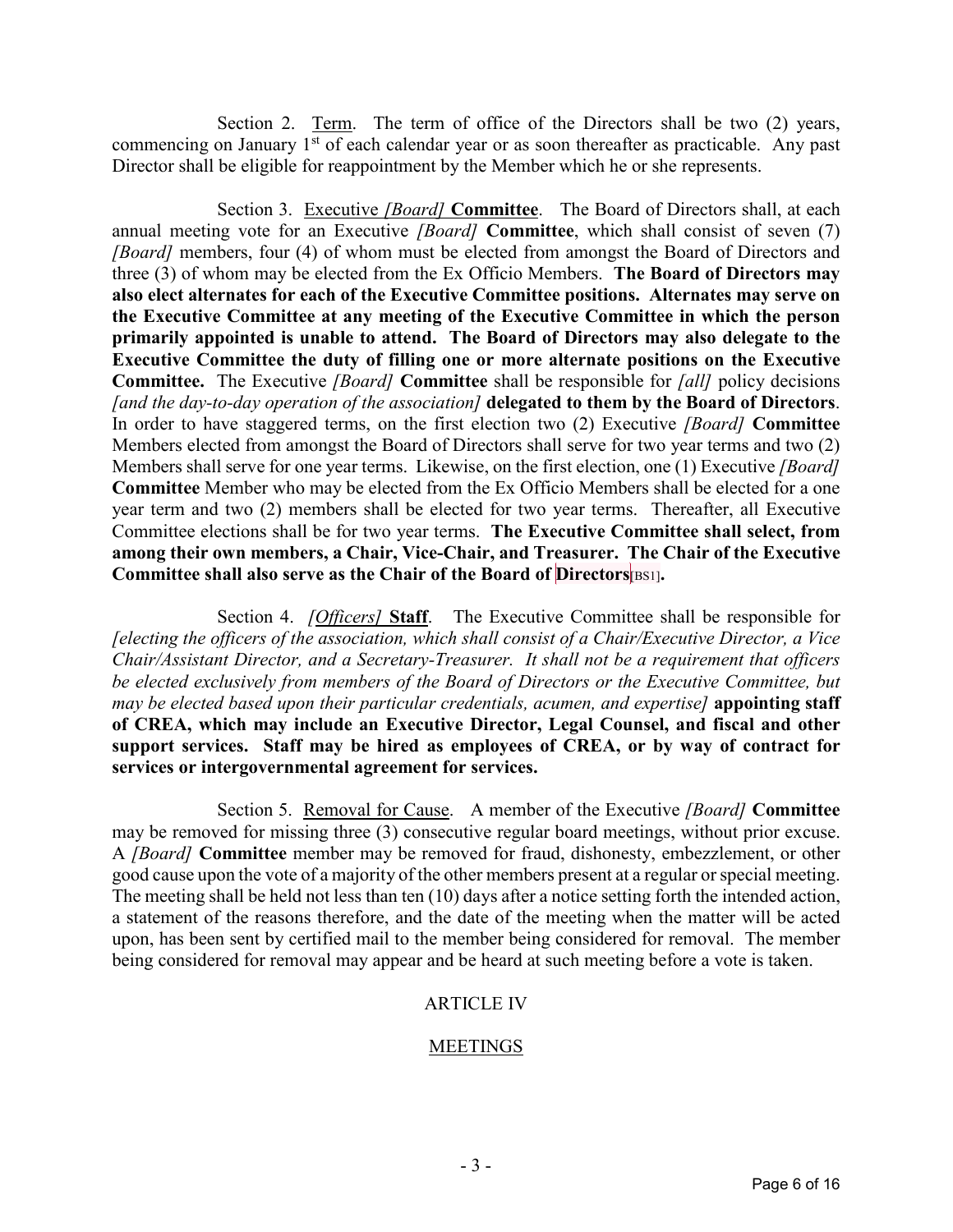Section 1. Meetings of Board of Directors. The Board of Directors shall meet annually and at such other times as necessary or required, at a time and place set by the Executive Director **or the Chair of the Board**.

 Section 2. Meetings of Executive *[Board]* **Committee**. The Executive *[Board]* **Committee** shall meet quarterly or more often if required, at a time and place set by the Executive Director **or the Chair of the Board**.

 Section 3. Notification of Meetings. Notification of regular meetings shall be *[made in writing to the members and to the general public by way of the media, prior to the date of the meeting]* **provided to members and others in accordance with Oregon public meetings law**.

 Section 4. Special Meetings. Special meetings may be called by the Executive Director, **the Chair,** or by representatives of a simple majority of the Executive *[Board]*  **Committee**. *[Special meetings shall be announced to all members in writing and/or by telephone at least twenty-four (24) hours before the meeting occurs, and public notice shall be given as required by Oregon law.]* **Notification of special meetings shall be provided to members and others in accordance with Oregon public meetings law**.

 Section 5. Annual Meetings. Each Calendar Year the Executive Director **or the Chair** shall call an annual meeting of the Board of Directors for election of the Executive *[Board]*  **Committee** *[and the Executive Board's election of the officers]*.

## ARTICLE V

## PROCEDURES AND VOTING

 Section 1. Quorum. A simple majority of the total representation of the Board of Directors, or the Executive *[Board]* **Committee**, or any committee thereof, respectively, must be physically present or electronically on line to constitute a quorum for the transaction of business by either, except when a committee of the Board is composed of three members or less, in which case all members must be physically present to conduct business.

 Section 2. Votes. Each Board member shall have one (1) vote on matters before the Board of Directors, the Executive *[Board]* **Committee**, or any committee thereof.

 Section 3. Proxy Votes. Proxy votes will not be recognized in any circumstances. *[Votes of CREA members may be taken by electronic means at the time and place of the meeting during the published hour of the meeting.]* 

 Section 4. Vote Required for Action by the Board of Directors. A quorum being present, whether in person or by electronic means, a vote for action shall require affirmative votes of a majority of the Board **of Directors** members present.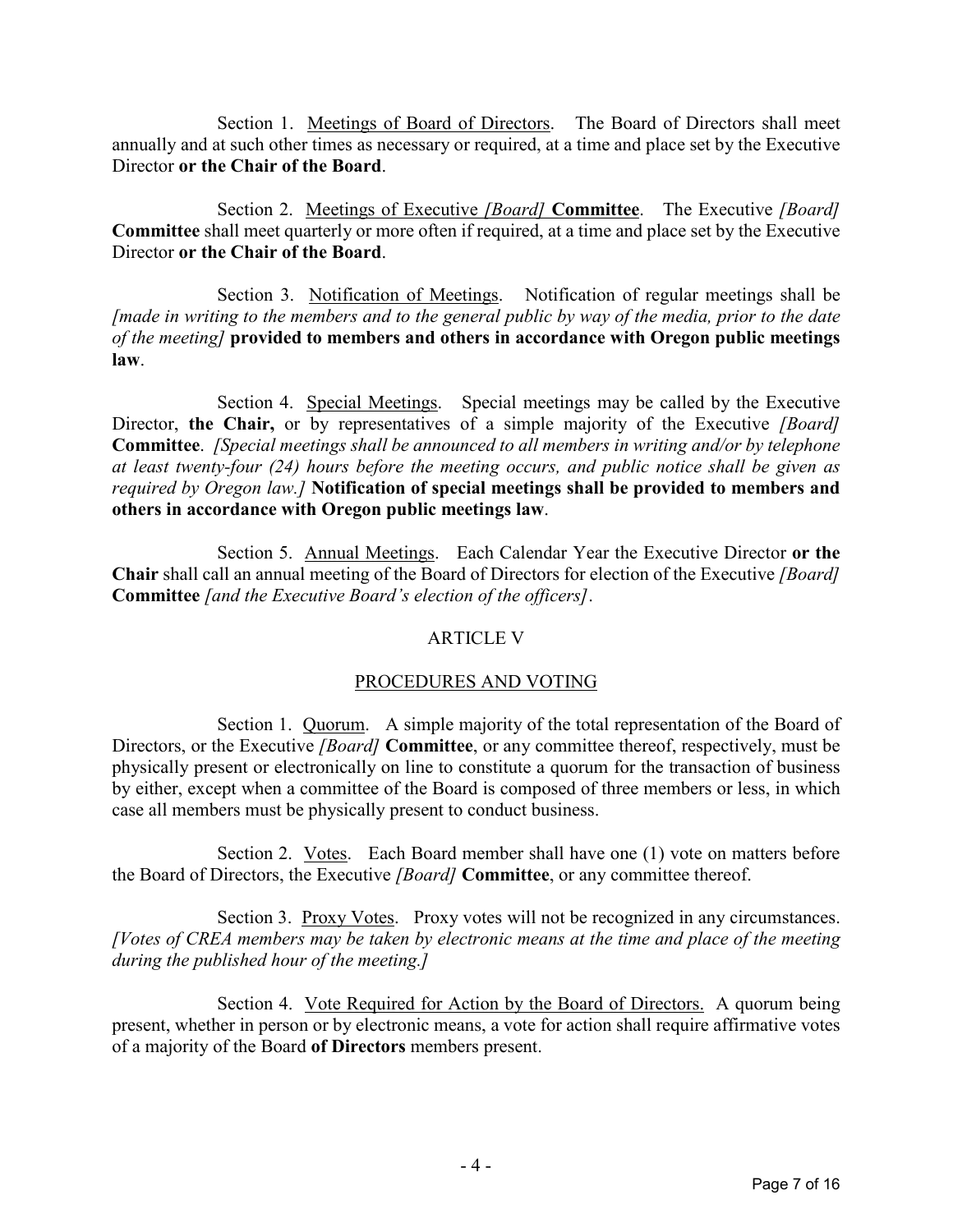Section 5. Vote Required for Action by the Executive *[Board]* **Committee**. A quorum being present, whether in person or by electronic means, a vote for action shall require at least four (4) affirmative votes or a majority of the Executive *[Board]* **Committee**, whichever is greater.

# ARTICLE VI

## *[OFFICERS]* **VACANCIES**

 *[Section 1. Officers. The officers of CREA shall consist of a Chair/Executive Director, a Vice Chair/Assistant Director, a Secretary-Treasurer, and such other officers as it may desire.]* 

 *[Section 2. Chair/Executive Director. The Chair/Executive Director shall be elected by the Executive Committee and shall serve for a one (1) year term. The Chair/Executive Director may be re-elected. The Chair shall preside at all meetings at which he or she is present and shall appoint committees and the administrator to execute the work and directives of CREA. The Chair/Executive Director may be removed from office by a simple majority vote of the total Board of Directors, expiration of his or her elected term, or the voters by way of recall.]* 

 *[Section 3. Vice Chair/Assistant Director. The Vice Chair/Assistant Director shall be elected in the same manner, have the same term of office and be eligible for the same consecutive terms of office as the Chair/Executive Director. The Vice Chair/Executive Director shall assume the duties of the Chair/Executive Director, in the absence of the Chair/Executive Director. The Vice Chair/Assistant Director may be removed from office in the same manner as the Chair/Executive Director.]* 

 *[Section 4. Secretary-Treasurer. The Secretary-Treasurer shall be elected in the same manner, have the same term of office and be eligible for the same consecutive terms of office as the Chair/Executive Director. The Secretary-Treasurer shall have general responsibility for insuring that the funds of CREA are properly received, deposited and accounted for according to standard municipal accounting practices; that accurate, legally sufficient financial books and records are maintained and on file in the office for review by the auditor, the public, member governing bodies, and Directors of CREA. The Secretary-Treasurer may be removed from office in the same manner as the Chair/Executive Director.]* 

 Section *[5]* **1. Vacancies** *[in Office]. [An office of CREA shall be deemed vacant at such time as the occupant cannot meet the required qualifications of the position, or any condition described in Article III. Vacancies shall be filled as follows:]* **In the event of a vacancy in a position on the CREA Board of Directors, the Member whose position is vacant may fill the vacancy at any time by notifying the Executive Director and Board Chair in writing. In the event of a vacancy in a position on the Executive Committee, the Executive Committee shall appoint a person to fill the vacancy from among the members of the Board of Directors**[BS2] **and Ex Officio Members and in accordance with Article III, Section 3, of these Bylaws.**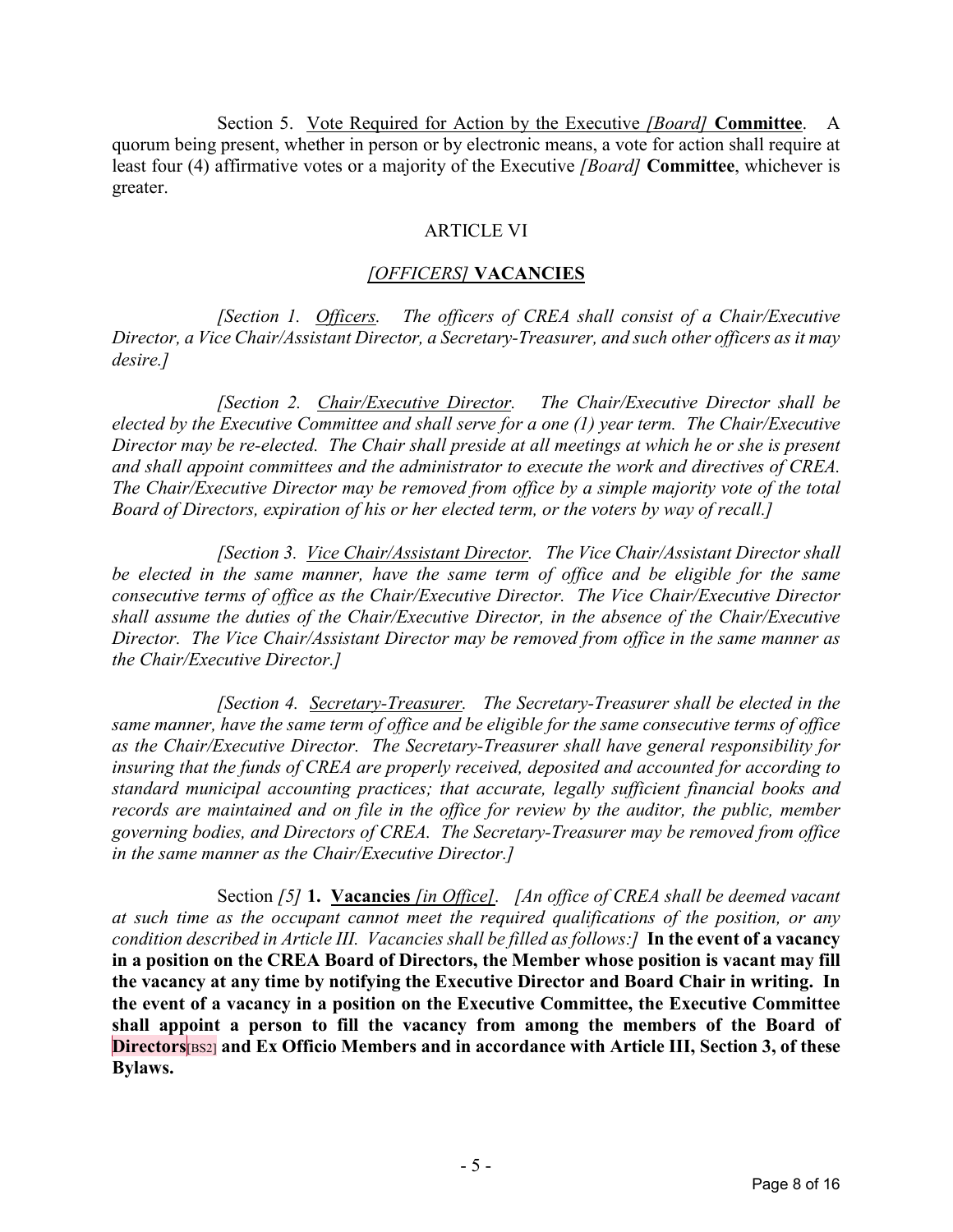*[a. Chair/Executive Director. A vacancy in the office of Chair/ Executive Director shall be filled by the Vice Chair/Assistant Director for the remainder of the unexpired term. In such event, a new Vice Chair/Assistant Director shall be elected by a majority of the remaining Executive Board, as provided in these Bylaws, at the next regular meeting of the Executive Board, for the balance of the term.]* 

 *[b. Vice Chair/Assistant Director and Secretary-Treasurer. The offices of Vice Chair/Assistant Director or Secretary-Treasurer, if vacant, shall be filled by election, as provided in these Bylaws at the next regular or a special meeting of the Executive Board.]* 

#### ARTICLE VII

#### **COMMITTEES**

 Section 1. Establishment. The **Board of Directors or the** Executive *[Board]*  **Committee** may establish any committee, including standing committees or temporary committees, by a resolution of the Board **or Executive Committee**. Such resolutions must name the committee and the purpose of the committee, must state whether it is a "Board" committee or a "Non-Board" committee, and must state what powers, authority and duties have been delegated to the committee, how the chair of the committee and how the members of the committee will be appointed or elected, and may state what procedures, if any, the committee will use in carrying out its work. **The Board of Directors and** Executive *[Board]* **Committee** must always have the power to amend, alter, or repeal the decisions of its committees, subject to limitations on the unilateral amending of contracts, interference with third-party rights, and other legal limitations.

 Section 2. Board Committees. The **Board of Directors or** Executive *[Board]*  **Committee** may establish "Board" committees to which are delegated part of the power of the whole **Board or** Executive *[Board]* **Committee** to authorize expenditures, adopt budgets, set policy, establish programs or make other decisions for CREA. **If established by the Executive Committee,** such committees are established by resolution by all Executive *[Board]* **Committee** members then in office. Board committees must consist of two or more directors and must not have any members who are not members of the Executive *[Board]* **Committee** or the Board of Directors.

 Section 3. Non-Board Committees. The **Board of Directors or** Executive *[Board]* **Committee** may establish "Non-Board" committees, including working committees or advisory committees, which do not have the power to authorize expenditures, adopt budgets, set policy, establish programs, or make decisions for CREA. Such committees are established by resolution by the **Board or** Executive *[Board]* **Committee** members present at a properly called meeting. Any person may be a member of such a committee, whether or not that person is a member of the Executive *[Board]* **Committee** or the Board of Directors.

 Section 4. Committee Members. The **Board of Directors or** Executive *[Board]*  **Committee** will appoint the members of every Board committee. The Executive *[Board]*  **Committee**, *[Chair/Executive Director]* **Chair, Executive Director,** or the Chair of Non-Board committees may appoint the members of Non-Board committees. The term of office of a member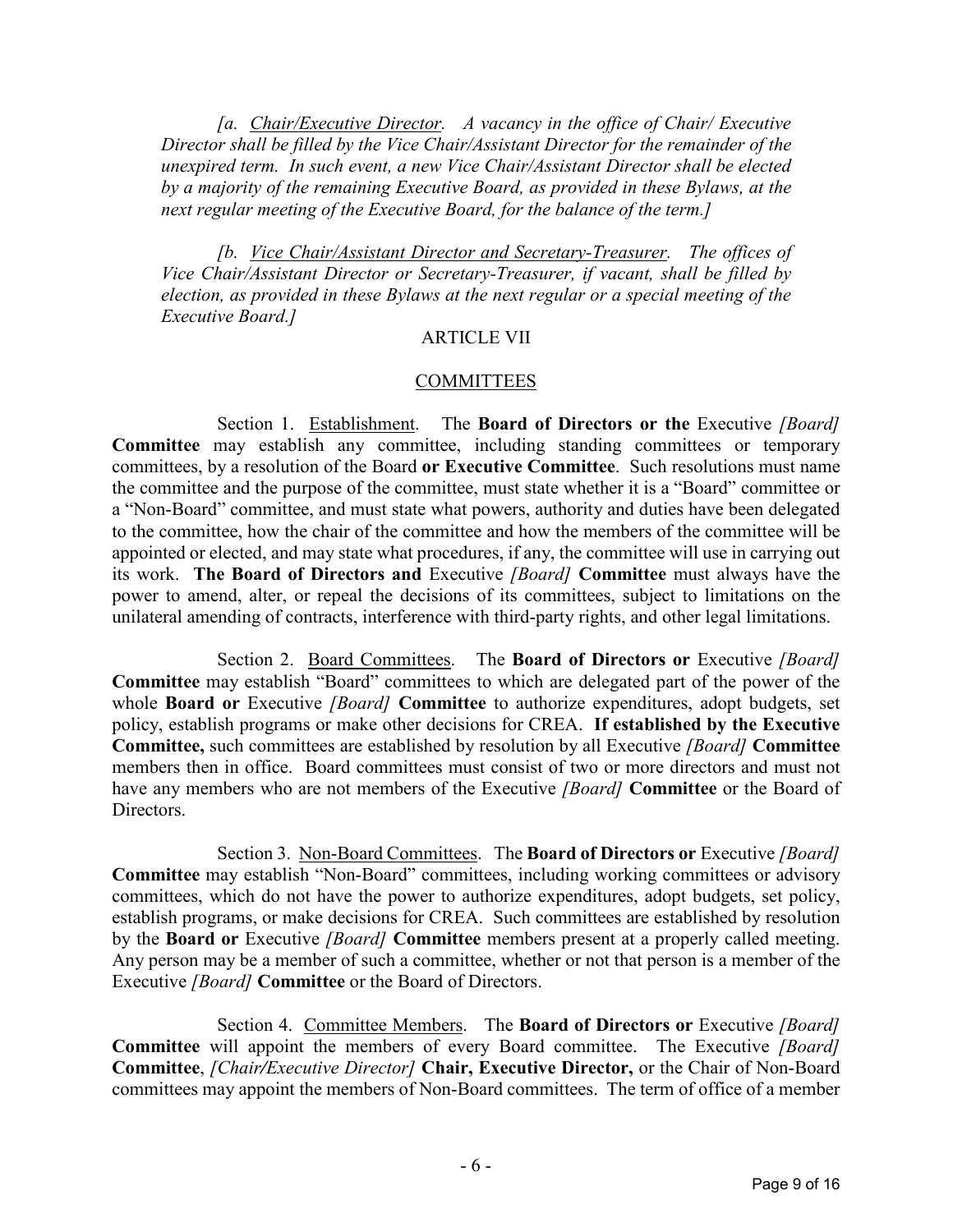of a committee will continue until his or her successor is appointed unless the committee is terminated, the member resigns, or is removed from the committee, or the member ceased to qualify as a member of the committee.

 Section 5. Committee Chair. One member of each committee must be selected or appointed Committee Chair by the **Board of Directors or** Executive *[Board]* **Committee**, or if the **Board of Directors or** Executive *[Board]* **Committee** wishes, it may delegate that power to the Executive Director or the members of the committee, subject to later confirmation by the Executive *[Board]* **Committee**.

 Section 6. Committee Procedures. Unless otherwise specified, Board Committee meetings will operate with the same quorum and voting requirements as the Executive *[Board]* **Committee** and as far as possible will operate according to the procedures of the Board as stated in these Bylaws. If any formal decisions or resolutions are voted on at a committee meeting, then the votes and the resolutions so adopted must be recorded in the form of minutes and filed with the *[Secretary-Treasurer]* **Executive Director or Chair of the Board of Directors**.

Section 7. Limitation on Powers. No committee may:

a**.** Amend**,** *[or]* alter, **or repeal** the *[Articles of Incorporation]* **the Intergovernmental Agreement creating CREA,** or **these** Bylaws;

b**.** Elect, appoint or remove any officer, member of the Board of Directors, the Executive *[Board]* **Committee**, or member of a Board committee;

 c**.** Authorize the sale, lease, exchange, or mortgage of all or substantially all of the property and assets of the association;

d**.** Authorize the dissolution of the association or revoke proceedings therefore;

e**.** Amend, alter, or repeal *[the Intergovernmental Agreement creating CREA, the Bylaws, or]* any resolution of the Board of Directors or the Executive *[Board]* **Committee**; or

f. Authorize the payment of a dividend or any part of the income or profit of the association to its directors or officers.

## ARTICLE VIII

## **MISCELLANEOUS**

 Section 1. Rights and Liabilities of Directors. Individual members of the Board of Directors, the Executive *[Board]* **Committee**, and officers of this association shall be exempt for liability for debts of the association and shall not be liable or responsible for liabilities incurred by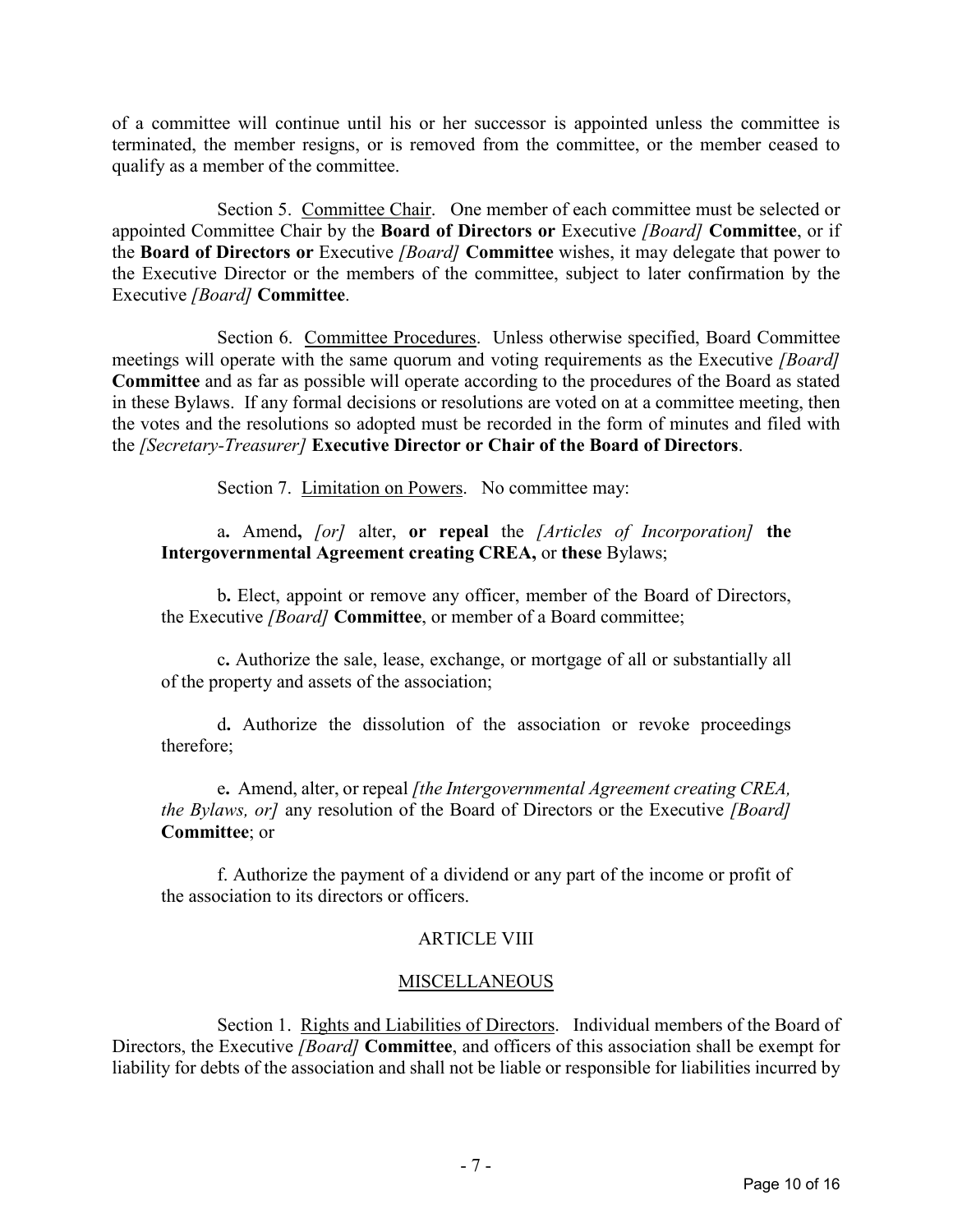the association, and shall be defended and indemnified in the event they are named as defendants in any litigation resulting from the actions of the association.

Section 2. Amendments. Amendments to these Bylaws may be proposed at any regular meeting of the Executive *[Board]* **Committee** and shall take effect when the amendment receives the concurring vote of a majority of the Board of Directors of the association. Proper written notice must be given in advance, including a written copy or summary of the proposed amendment.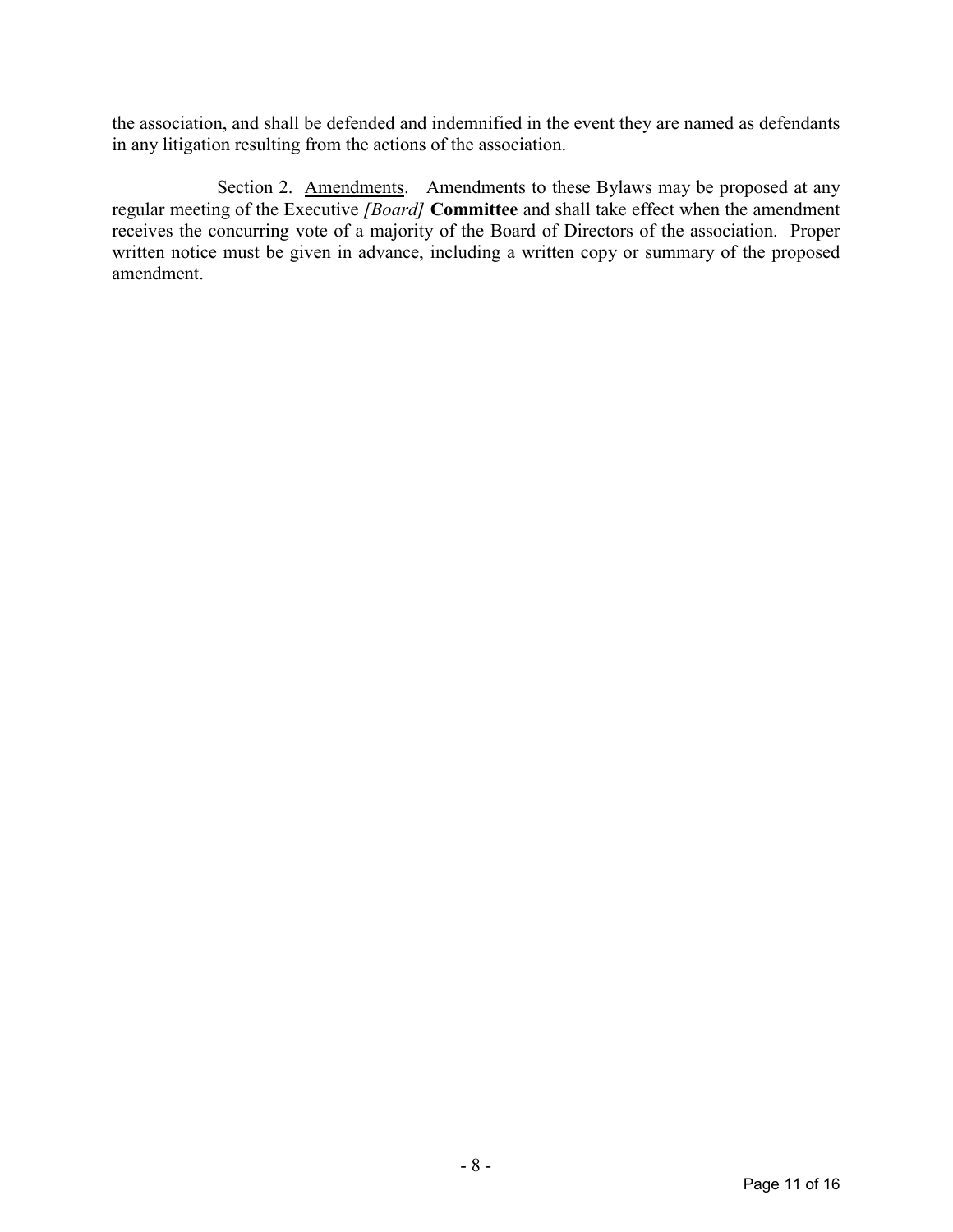





| <b>DATE:</b>    | <b>NOVEMBER 13, 2018</b>                                       |
|-----------------|----------------------------------------------------------------|
| TO:             | <b>CREA MEMBERSHIP</b>                                         |
| <b>FROM:</b>    | <b>ROB BOVETT, CREA LEGAL COUNSEL</b>                          |
| <b>SUBJECT:</b> | <b>PROPOSED AMENDMENTS TO CREA INTERGOVERNMENTAL AGREEMENT</b> |
|                 |                                                                |

**ISSUE:** Whether the CREA Intergovernmental Agreement (IGA) should be updated and amended as provided in the attached proposal referred to the CREA Membership by CREA Legal Counsel.

**BACKGROUND:** In conjunction with updating the CREA Bylaws, the CREA Executive Director also asked CREA Legal Counsel to review and make recommended changes to CREA's IGA. CREA Legal Counsel has provided the CREA Executive Director and CREA Membership with the attached proposed amendments to the CREA IGA, which harmonize with the proposed CREA Bylaw amendments, as well as making additional updates and improvements. NOTE: It appears that various forms of the CREA IGA were adopted by various members at the time of joining CREA. That needs to be cleaned up. The attached draft amendments utilize the original CREA IGA entered into by the first two founding member, namely Hood River and Sherman Counties, as the base upon which to make amendments. If the Membership approves of proposed changes to the CREA IGA, CREA Legal Counsel strongly recommends that each CREA local government member that has formally adopted the CREA IGA adopt the same precise amendment recommended by the CREA Membership, whatever that might be, such that everyone is operating from the same IGA.

**ATTACHMENT:** Proposed amendments to the CREA IGA are attached. NOTE: Language in **boldfaced type** in an amended section is new; language *[italic and bracketed]* is existing language to be omitted. New sections are in **boldfaced type**.

**Community Renewable Energy Association**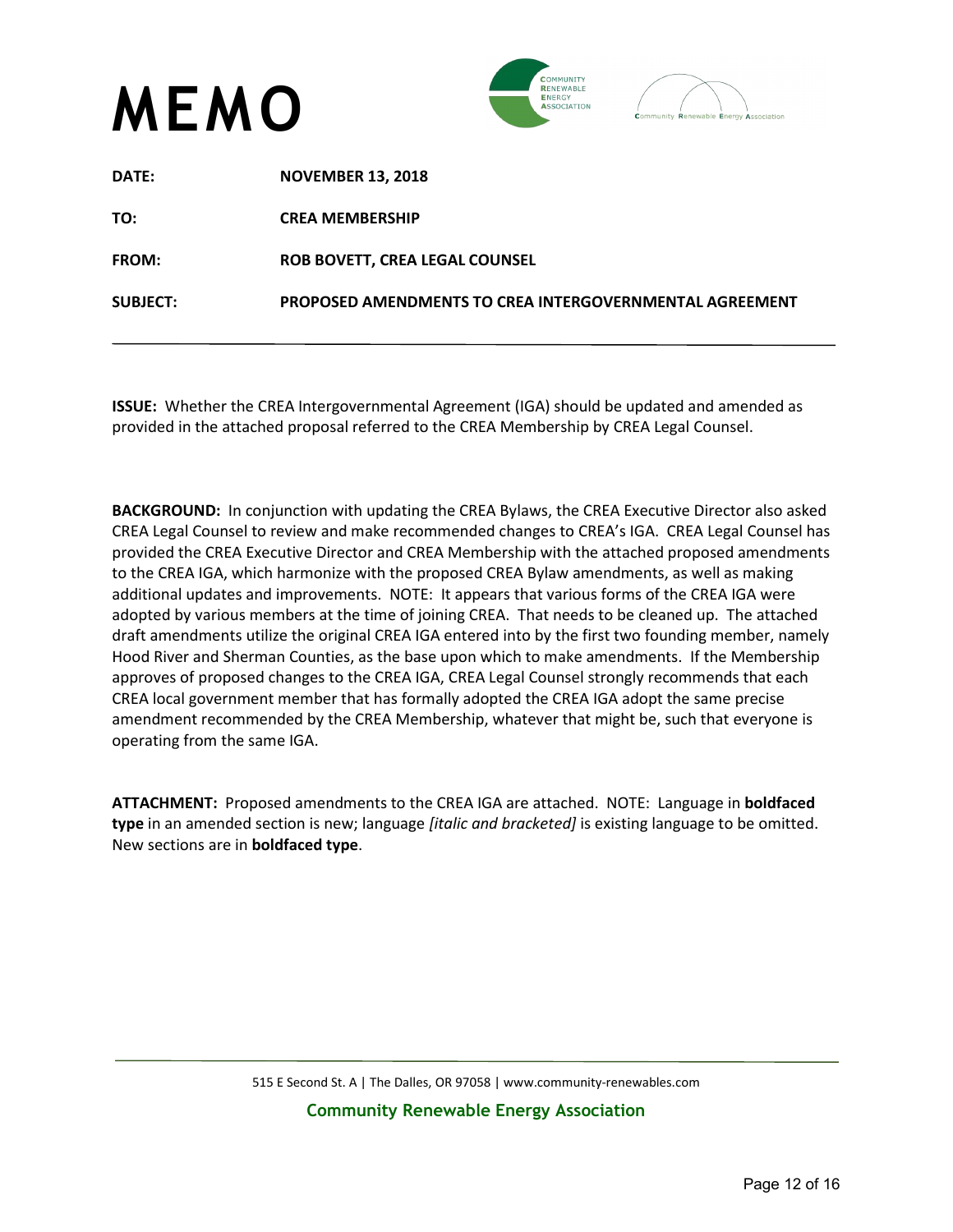#### COMMUNITY RENEWABLE ENERGY ASSOCIATION (CREA)

### AN INTERGOVERNMENTAL AGREEMENT CREATING AN ASSOCIATION TO PROMOTE, FOSTER, AND ADVANCE THE ECONOMIC APPLICATION AND PUBLIC UNDERSTANDING OF COMMUNITY BASED RENEWABLE ENERGY

THIS AGREEMENT, made this  $\underline{6}^{th}$  day of November 2006, **as amended in 2018,** by and between Oregon units of local government and initially by the two Oregon Counties, which are political subdivisions of the State of Oregon, Hood River County and Sherman County, hereinafter referred to as "Members,"

#### $R E C I T A L S$ :

 l. ORS Chapter 190 authorizes "units of local government," including Counties, to establish, by agreement, an intergovernmental entity or association, which has the authority to act on behalf of the units of local government forming the entity.

 2. It is acknowledged that Oregon has vast amounts of untapped energy in many forms, including direct solar radiation, wind, biomass growth, natural hydro potential, geothermal, ocean temperature, gradients, and wave movement, and it is the desire of the Members to promote community based development of these forms of renewable energy.

 3. To further this end, an association created by Member units of local government, working with private industry, will focus on promoting, fostering, educating the public, and advancing community based renewable energy.

 4. It is recognized that by consolidating the efforts of its Members and in cooperation and liaison with other entities, organizations, and including private persons, having an interest in community based renewable energy, development and enhancement of efficient and economic renewable energy can be accomplished.

#### A G R E E M E N T :

 In consideration of the mutual covenants of the Members, each to the other giving, the parties do hereby agree as follows:

 Section 1. The Members hereby establish an intergovernmental entity for the purpose of operating and administering community renewable energy programs and services. To accomplish these purposes, the intergovernmental entity shall have all the powers to the fullest extent now or hereafter granted or allowed by the laws of the State of Oregon.

 Section 2. The intergovernmental entity hereby created shall be known as COMMUNITY RENEWABLE ENERGY ASSOCIATION (CREA) and its principal office shall be as determined by its Board of Directors.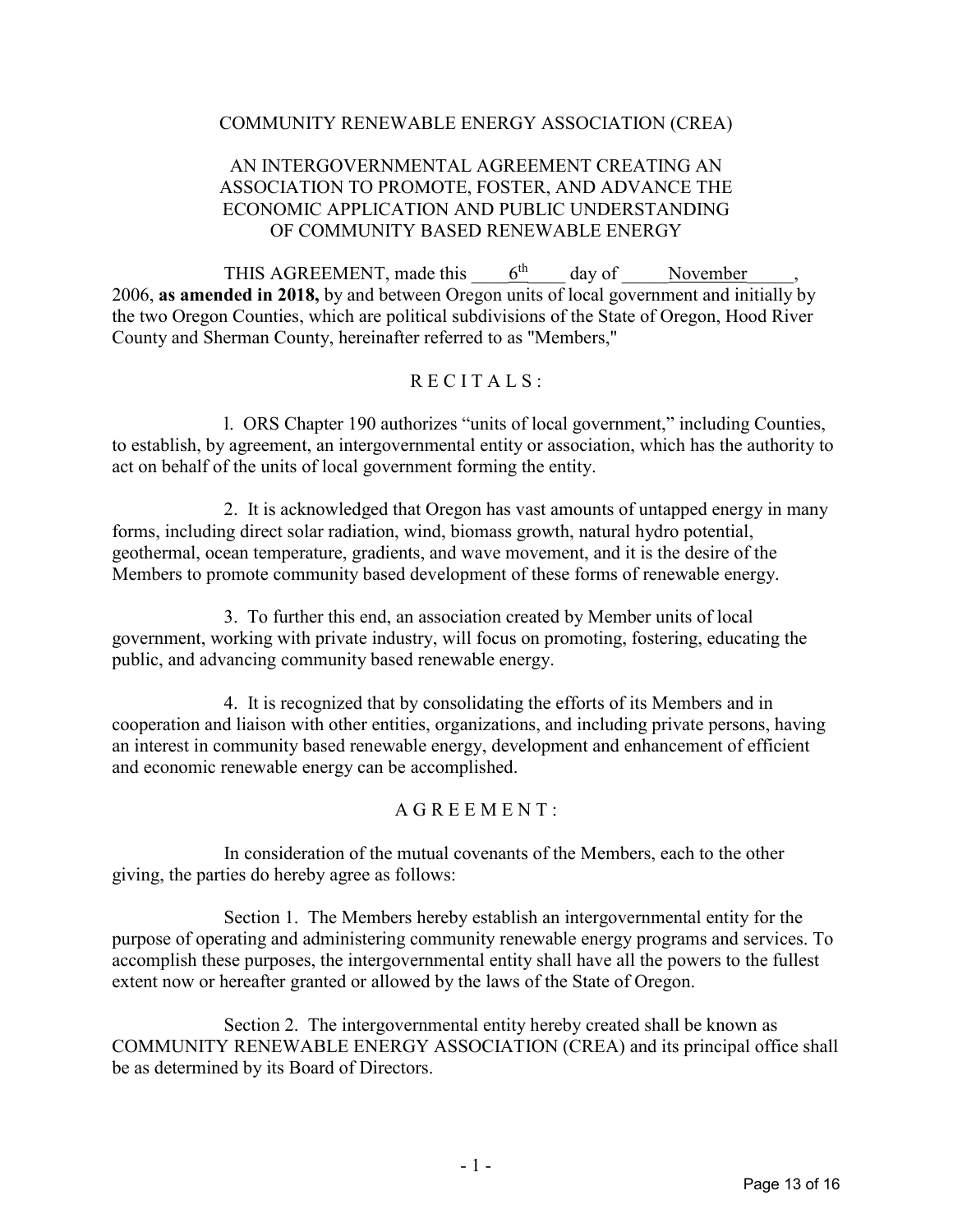Section 3. The primary purpose of CREA shall be:

a. To support creating business and economic opportunities through renewable energy development in a competitive environment. We support use of free enterprise principles to create economically and environmentally responsible electric generation within the State of Oregon.

*[a]* **b**. To promote, foster and advance, through cooperative action**,** *[of community based]* renewable energy industry of the State served by the Association, the economic application and public understanding of *[community based]* renewable energy.

*[b]* **c**. To provide cooperation and liaison with other persons, organizations and institutions having an interest in community based renewable energy.

*[c]* **d**. To cooperate in and contribute towards the enhancement of widespread understanding of the various applications of community renewable energy through public and professional activities.

*[d]* **e**. To engage in any lawful activity that will enhance the efficient and economic progress of community based renewable energy industry and inform the public of its scope and character, such as, but not limited to, collecting and disseminating market and trade statistics and other useful information; to carry on and assist in research investigations and experiments; to conduct conferences and produce publications, and to conduct trade promotion activities.

*[e]* **f**. To voluntarily extend aid or assistance, financial or otherwise, and to cooperate with such private or governmental bodies, corporations, associations, institutions, societies, agencies or persons as are now or may hereafter be engaged in whole or in part in furtherance of the objectives and purposes herein named.

*[f]* **g**. **To** act as intervenor spokesperson and lobbyist at PUC and legislative hearings and other public forums.

## **h. To provide technical support for member communities engaged in activities with commercial renewable energy projects in the form of tax incentive assistance, siting support, assistance with transmission issues, and other support for members as appropriate.**

 Section 4. The powers of CREA shall be vested in its Board of Directors, which shall consist of one (1) Board Member appointed from each of the participating Members made up from units of local government. Although this agreement is originally executed by two counties, it is anticipated that other local governmental units shall join from time-to-time and may be included as part of CREA by receiving the approval of the then existing Members and executing this agreement. All rules concerning establishment of a quorum and voting shall be set forth in the Bylaws adopted by the Board of Directors.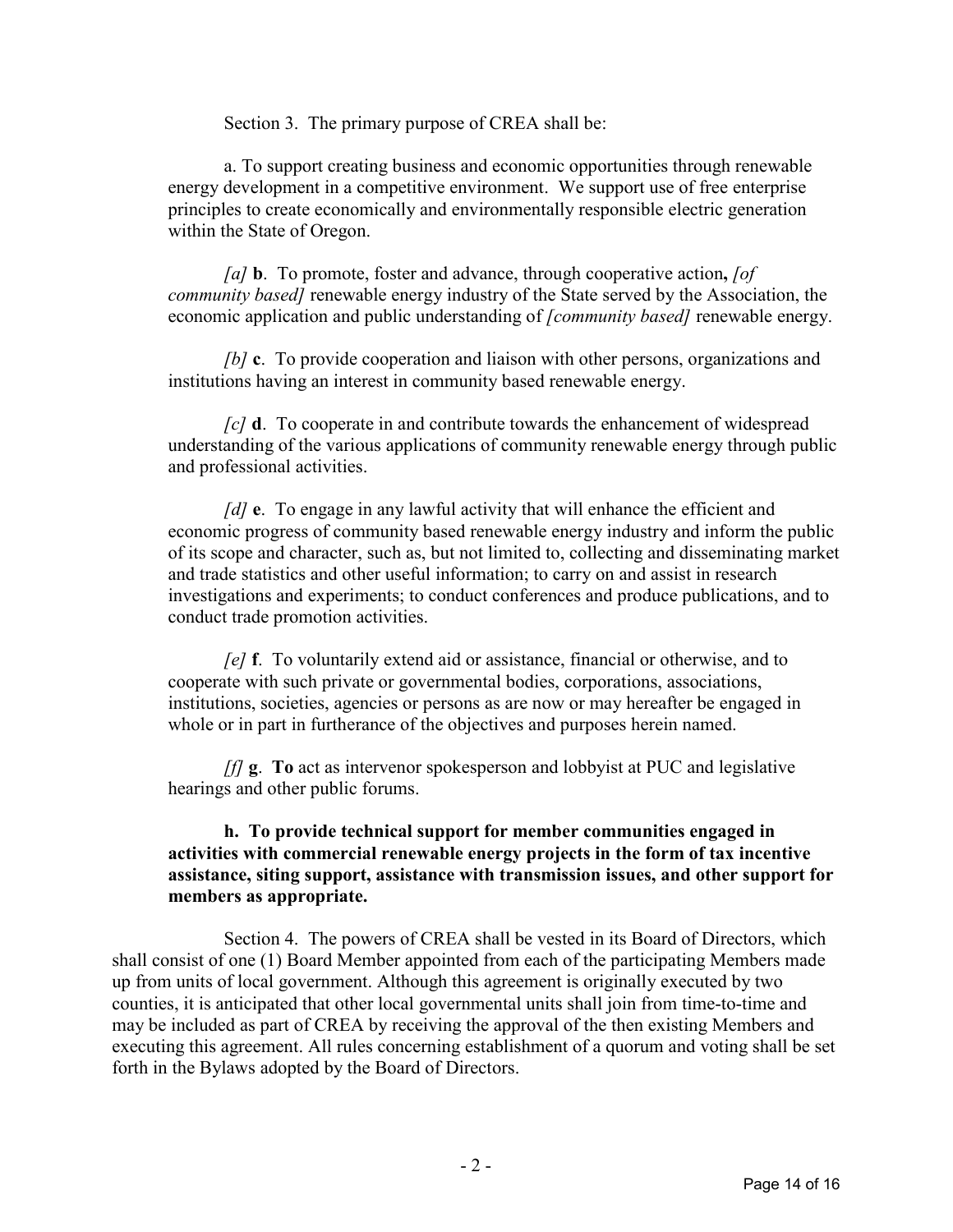Section 5. *[Upon formation of CREA and appointment of its first Board of Directors,]* The Board **of Directors** shall elect *[its officers to serve until its first annual December meeting. Thereafter, at the annual December meeting, the Board shall elect its officers to serve one (1) year terms. The officers shall consist of a Chair, Vice-Chair, and Secretary-Treasurer]* **an Executive Committee in accordance with the Bylaws adopted by the Board of Directors**. The *officers* **Executive Committee** shall perform the duties and have the powers and responsibilities as set forth in the Bylaws adopted by the Board **of Directors**.

Section 6. The Board **of Directors** shall adopt Bylaws for CREA, which shall set forth the rules by which the association shall be run and the Bylaws may be amended from timeto-time by the Board of Directors. **The Bylaws may also provide and allow for ex officio members of the Board of Directors, who may also serve on the Executive Committee in accordance with the Bylaws.**

Section 7. This agreement may be terminated only by unanimous vote of all of its Members and subject to any covenants made with any bond holders or other financing parties. Notwithstanding this requirement for termination, any Member may withdraw from CREA by giving sixty (60) days advance written notice to all of the other Members of its intent to do so.

Withdrawal of a Member shall not relieve it from any and all obligations assumed by the Member or its taxpayers prior to withdrawal and such obligations shall continue to be binding until they are satisfied.

In the event this agreement is terminated as to all of its Members, the remaining assets shall be distributed pro-rata to the Members who were Members at the time of termination, based upon the formula of how each Member contributed to such assets, and all liabilities, if any, shall be distributed and born by each of the Members in the same manner and based upon the same formula used for the distribution of assets.

Section 8. In carrying out its functions, CREA may:

a. Employ staff, retain consultants, or obtain the personal services of employees of Members under agreement with the Members involved;

b. Appoint advisory committees consisting of elective or appointive officials and employees of any governmental agency within the boundaries of the Members or of private citizens;

c. Enter into contracts with the United States, the State of Oregon, unit of local government, or private firms or individuals for the conduct of studies or of other work;

d. Adopt rules to provide procedures for the conduct of CREA's business.

Section 9. [*Apportionment of Expenses and Revenue. The expenses of the Association shall be apportioned among the parties to the agreement equally, as shall the revenue or fees derived from any functions or activities of the Association.]* The Association